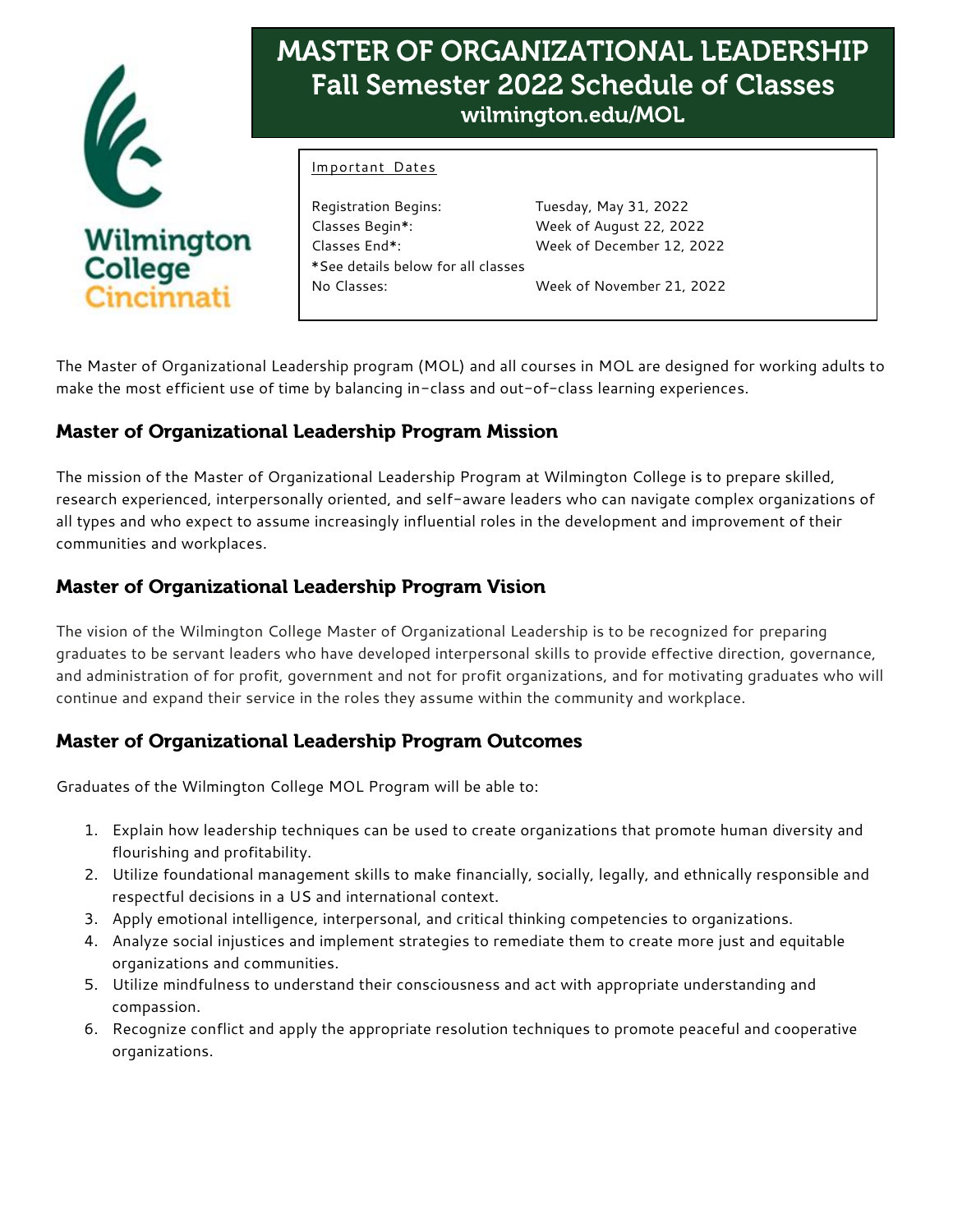## Wilmington College Cincinnati Campus: 513-569-4583 181 Main Building • 3520 Central Parkway • Cincinnati, Ohio 45223

Thursdays (16 weeks)

August 22 – December 15, 2022

6:00 - 9:00 p.m. (meeting time for "Live Virtual" sessions)

OL630.A1 Business Ethics and Diversity (3)

Instructors: Nina Talley and Bernie Matt

Business Ethics and Diversity utilizes mindfulness practices and focuses on the ethical dimension of business leadership with particular attention given to diversity. The main concern of the course is creation of more humane organizational cultures. Student will be given the means to develop the mindful, conceptual, emotional, personal and organizational skills needed to be an ethical leader. This is an online synchronous hybrid class (50% of class sessions are "live virtual" and 50% are online or virtual).

"Live Virtual" sessions will meet via Zoom on: Thursday, August 25, September 8, September 22, October 6, October 20, November 3, November 17, December 8

Classes are online asynchronous in alternate weeks.

Thursdays (8 weeks: Session I) August 25 – October 13, 2022 6:00 – 10:00 p.m. (meeting time for "Live Virtual" sessions)

OL641.A1 Conflict Management: Theory (3)

Instructor: Staff

This course explores topics in conflict management, and includes a focus on interpersonal conflict, interpersonal and psychological perspectives on conflict, conflict resolution, group dynamics and the importance of reducing the frequency of workplace conflicts as a practical matter to improve organizational efficiency and promote positive outcomes. This is an online synchronous hybrid class (50% of class sessions are "live virtual" and 50% are online or virtual).

"Live Virtual" sessions will meet via Zoom on: Thursday, September 1, September 15, September 29, October 13

Classes are online asynchronous in alternate weeks.

Thursdays (8 weeks: Session II) October 20 – December 15, 2022 6:00 – 10:00 p.m. (meeting time for "Live Virtual" sessions)

OL642.A1 Conflict Management: Tools (3)

Instructor: Staff

This course takes the Theory of Conflict Management and applies it to real-world situations. Students will use case studies, books and academic articles to consider how the theory of conflict management can be used to analyze conflicts in a variety of situations, including business organizations (both for-profit and non-profit), the public sector, and global scenarios. The objective is to discover similarities of conflict resolution that transcend the individual circumstances and have a more universal application. This is an online synchronous hybrid class (50% of class sessions are "live virtual" and 50% are online or virtual).

"Live Virtual" sessions will meet via Zoom on: Thursday, October 27, November 10, December 1, December 15 Classes are online asynchronous in alternate weeks.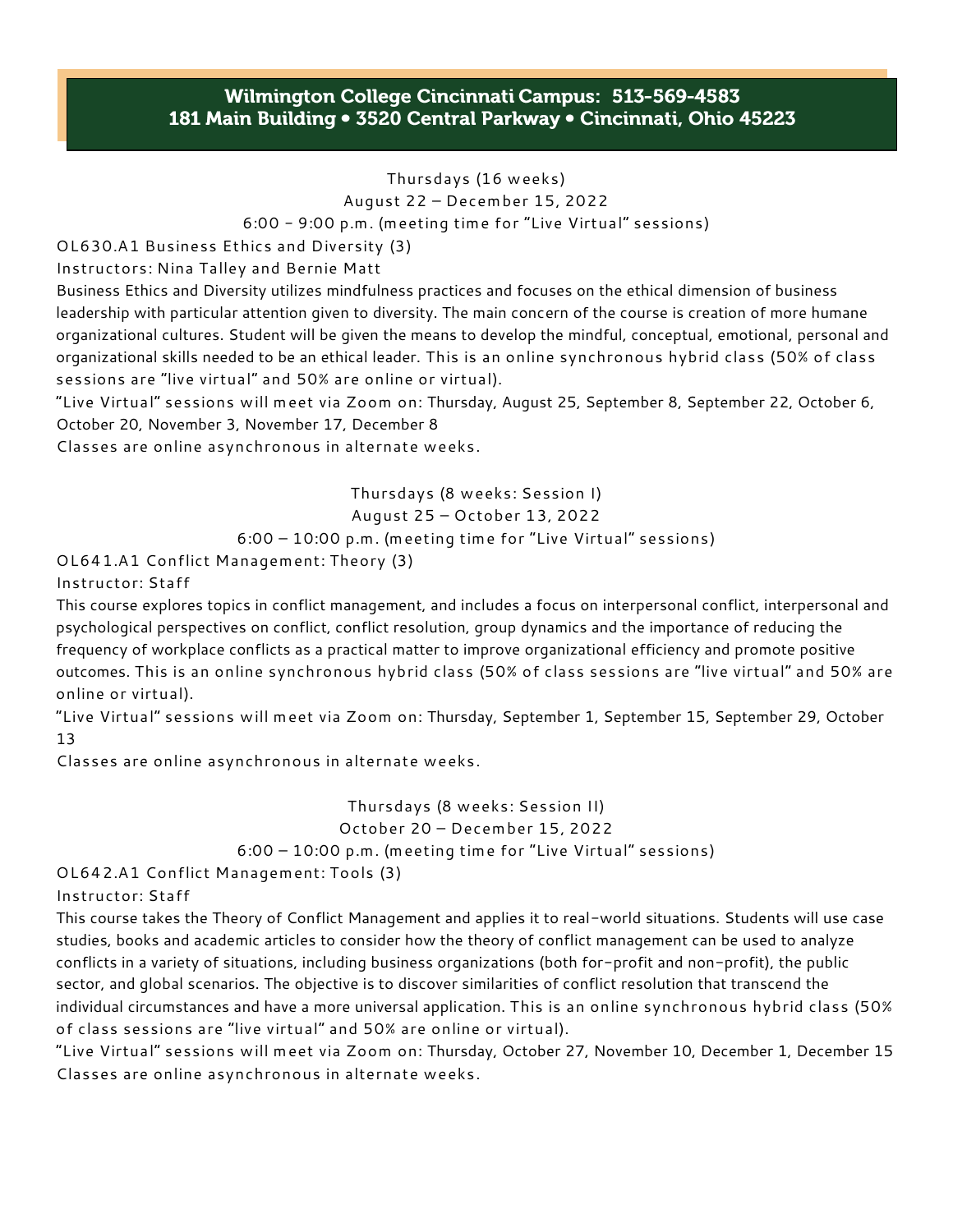#### Variable

#### Monday, August 22 – Friday, December 16, 2022

OL695.A1/A2/A3 Immersive Learning Experience (1-3).

Instructor: Dr. Brenda Kraner

In this course students will be directly exposed to local social justice issues by working with a social justice organization both at the organizational/administrative level and by engaging the people whom the social justice organization serves. This course is designed so that students both contribute to and learn from a local social justice organization. The course is offered with from 1 to 6 variable, repeatable credits. After meeting with the MOL Director, students will register for 1 or 3 credit hours.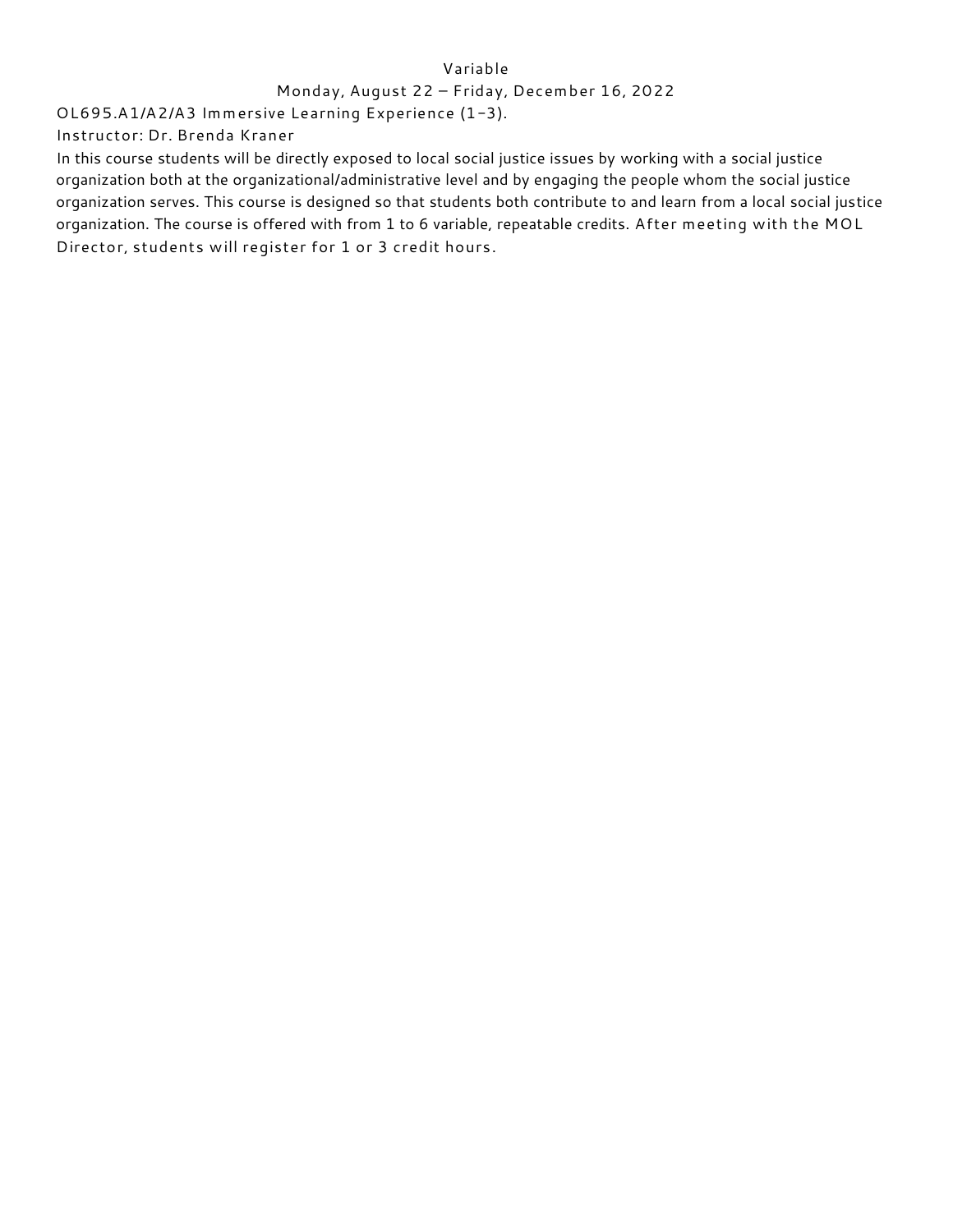## **Wilmington College Mission Statement**

The mission of Wilmington College is to educate, inspire and prepare each student for a life of service and success.

To fulfill that mission, Wilmington College provides a high quality undergraduate and graduate educational environment shaped by the traditions of the liberal arts, career preparation and the distinctive practices of the Religious Society of Friends (Quakers). By offering academic programs, practical experience and co-curricular activities in a variety of settings to students from diverse backgrounds, the College leads students to gain an awareness of the world, to acquire knowledge of career and vocation and to seek truth and social justice.

In keeping with the rich heritage of the liberal arts, the College seeks to educate the whole person – intellectual, emotional, physical and spiritual – in ways that foster critical thinking, reflection, the free exchange of ideas, open inquiry, respect for all persons and a desire for lifelong learning. The liberal arts are integrated with career preparation to help students develop the knowledge and skills to succeed in a career or further education.

As an academic community, Wilmington College is rooted in historic Quaker values, also known as testimonies, which include integrity, service, stewardship, equality, peace and social justice and respect for all persons. These historic testimonies motivate those who learn and work at the College to make positive contributions to their professions and their communities.

## **Wilmington College Core Values**

The following core values are fundamental to the success of Wilmington College in realizing its mission and vision. These values are drawn from the College's founding faith, the Religious Society of Friends (Quakers), from important traditions of American higher education and from universally held beliefs that serve to guide the best in human thought and action.

*Integrity* – This value has been described as the value from which all other values emanate and has importance in this ordered list of values. Integrity is defined by the College community as the fundamental requirement to be fair, honest and ethical in all dealings on campus and requires each of us to assume responsibility for our actions.

*Community* – This value is defined on campus as the desire to create in partnership a learning and working environment that supports and encourages a shared sense of purpose about the importance and value of broad participation, active engagement, open sharing of information, shared responsibility for decision making, and a culture that emphasizes continuous improvement and growth.

*Diversity* – This value is purposeful in guiding our willingness to recruit, retain and graduate a student body that reflects the global communities that the College serves and seeks to foster our understanding and appreciation of different people, cultures and ideas.

*Excellence* – This value requires the College to support and encourage a commitment to the highest standards in all areas of the College's mission.

*Peace and Social Justice* – This value comes directly from our Quaker heritage and asks all members of the community to seek non-violent resolution of conflict and just treatment of the world's resources, both human and physical.

*Respect for All Persons* – This value is fundamental to the development of a peaceful and just community that values the dignity and worth of all persons.

*Service and Civic Engagement* – This value seeks to foster all members of the campus community to serve others and to accept individual responsibility for being an engaged and effective citizen.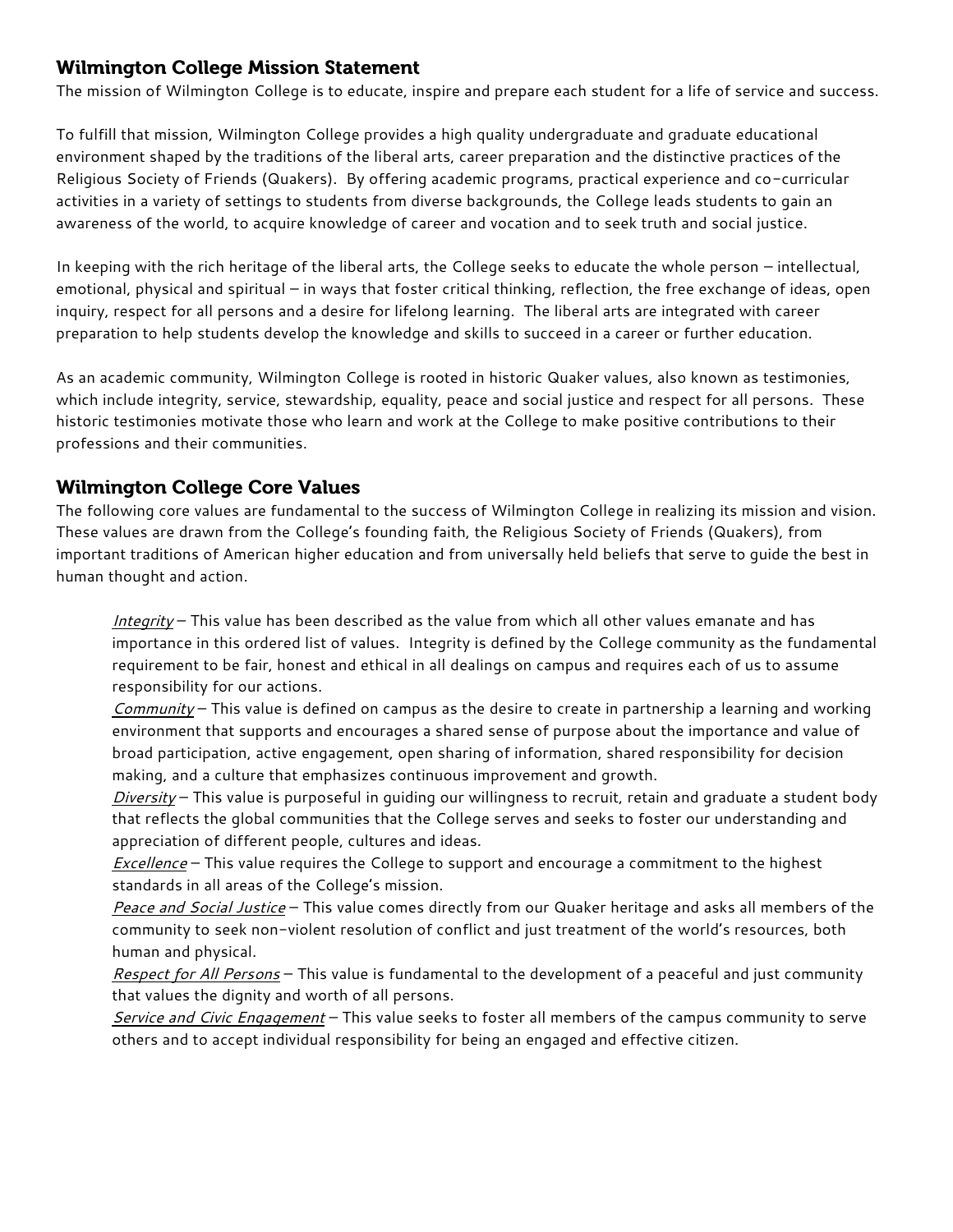## Fall 2022 Wilmington College Cincinnati

#### Tuition and Fees

| Tuition                              |                          |
|--------------------------------------|--------------------------|
| Master of Organizational Leadership: | \$625.00 per credit hour |
| Wilmington College Graduates:        | \$585.00 per credit hour |

Fees

Deposit Fee following acceptance into MOL\*: \$100.00 \*This is a non-refundable fee once a student is accepted into the Master of Organizational Leadership program. This fee will be applied towards a student's first-semester tuition, if the student registers and enrolls at Wilmington College.

Financial Aid Students

We CANNOT process your registration until Wilmington College has received your 2022 - 2023 FAFSA results. Contact Will Bradley (william\_bradley@wilmington.edu) with questions.

To receive federal student loans, students MUST register for and maintain a minimum of 3 credit hours per semester. For graduate programs at Wilmington College, students who are enrolled in 3 semester hours are considered parttime students. Students must enroll in 6 hours to be considered full-time students. If you drop below the required 3 credit hours minimum, all or a portion of the loans may need to be returned to the lender and any previous federal loans may go into repayment. If you qualify for grants, your status as a full-time or less-than-full time student may affect the amount of your grant. Please contact a Financial Aid Advisor for more details.

\*\*IMPORTANT\*\* - A student on financial aid who plans to drop classes and/or withdraw completely from all classes should ALWAYS consult a Financial Aid Advisor first to understand how dropping or withdrawing from classes can affect his/her financial aid for that semester.

The Office of Student Financial Services reserves the right to adjust a financial aid award if a student:

- 1. Drops or adds credit hours,
- 2. Has a change in employment which causes the student to gain or lose tuition reimbursement benefits or the company's tuition reimbursement policy changes, and/or
- 3. Receives an award from an organization outside the Office of Student Financial Services.

Students are required to contact the Office of Student Financial Services at 800-341-9318 if they encounter any of the above situations.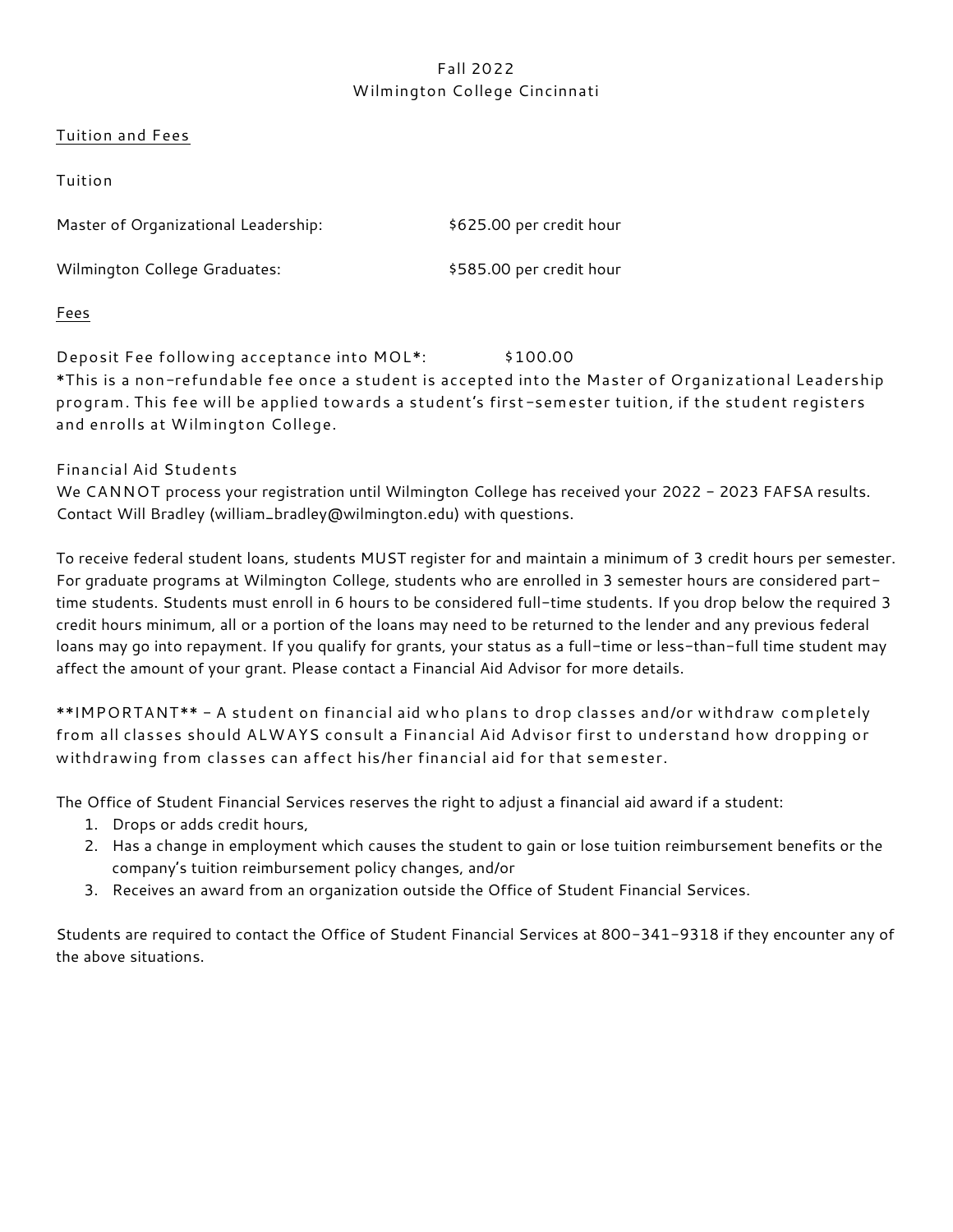## FALL 2022 IMPORTANT DATES Wilmington College – Master of Organizational Leadership

#### Changes to Registration

Prior to Monday, August 22, 2022, registration changes may be made in person at the branch office or may be emailed to [wccincy@wilmington.edu.](mailto:wccincy@wilmington.edu)

Effective Monday, August 22, 2022, students must complete and sign a drop/add form within the specified period for these changes to become effective.

Late Registration: Students may not register for any course after the course has met for one class period.

#### Student Financial Responsibility for Dropped Courses

Please note that a student's financial responsibility for dropped courses is based on the periods specified below, NOT on the number of class meetings.

### Non-Accelerated Courses Monday, August 22, 2022 - Friday, December 16, 2022

| Course(s) dropped between                       | Student Financial Responsibility |
|-------------------------------------------------|----------------------------------|
| May 31, 2022 - Monday, August 29, 2022          | 0%                               |
| August 30, 2022 - Tuesday, September 6, 2022    | 15%                              |
| September 7, 2022 - Monday, September 12, 2022  | 55%                              |
| September 13, 2022 - Monday, September 19, 2022 | 75%                              |
| September 20, 2022 -                            | 100%                             |

Last day to drop a course without a grade and/or change grade mode between letter grade or pass/no credit Thursday, October 27, 2022

> Accelerated Session I Courses Monday, August 22, 2022 - Sunday, October 16, 2022

| Course(s) dropped between                                            | <b>Student Financial Responsibility</b> |
|----------------------------------------------------------------------|-----------------------------------------|
| May 31, 2022 - Monday, August 29, 2022                               | 0%                                      |
| August 30, 2022 - Tuesday, September 6, 2022                         | 55%                                     |
| September 7, 2022 $-$                                                | 100%                                    |
| Last day to drop a course without a grade and/or change grade mode - |                                         |

between letter grade or pass/no credit Monday, September 26, 2022